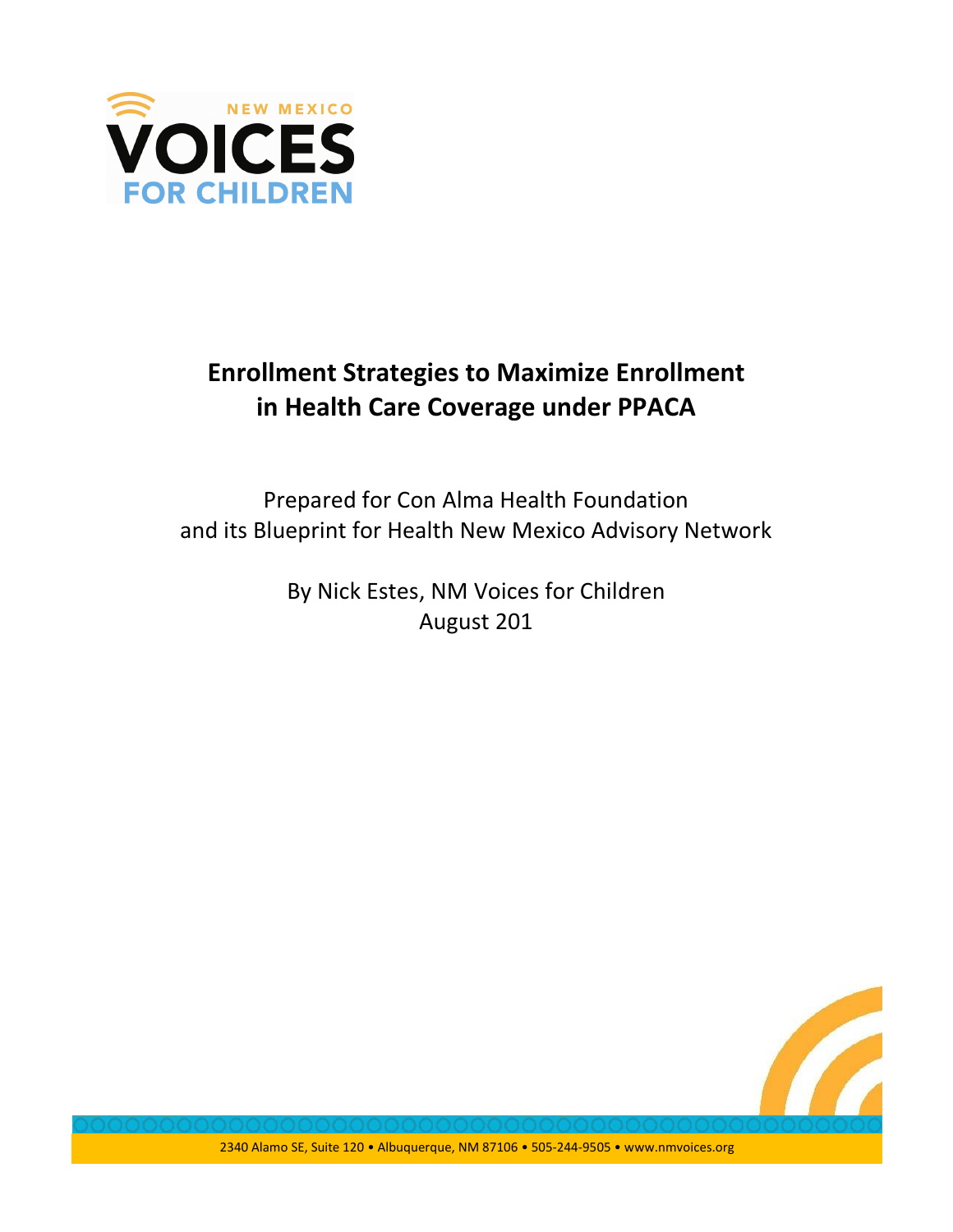# **Enrollment Strategies to Maximize Enrollment in Health Care Coverage under PPACA**

By Nick Estes, New Mexico Voices for Children August 2011

# **Introduction and Executive Summary**

 The Patient Protection and Affordable Care Act (or ACA) builds upon congressional efforts to maximize enrollment in publically supported health coverage programs. Congress took significant steps toward increasing enrollment of children in Medicaid and the Children's Health Insurance Program (CHIP) in 2009 with the passage of the CHIP Reauthorization Act (CHIPRA). CHIPRA added to the existing list of measures that states could adopt to streamline eligibility determinations and the application process. The legislation encouraged states to adopt these techniques by making incentive bonuses available, conditional on raising enrollment beyond certain targets and adopting at least five out of eight streamlining provisions. New Mexico did so, and has won an enrollment bonus in each of the two years since CHIPRA's passage.

There are a number of other steps New Mexico could take between now and January 1, 2014, that could maximize the insurance coverage of lower-income New Mexico children, families, and individuals. Many of these approaches involve maximizing the use of existing data concerning eligible families or individuals that are already on government data bases and can now legally be utilized, with proper privacy safeguards. Here is a list of possible new measures that could be taken in New Mexico:

- 1. Establish the use of online applications.
- 2. Telephone, online or in-person assistance after business hours.
- 3. Verify citizenship or immigration status through Social Security database.
- 4. Expand presumptive eligibility determinations to adults.
- 5. Expand 12-month continuous eligibility to adults.
- 6. Adopt express-lane eligibility determinations.
- 7. Use express-lane data to identify and reach out to eligible children, families, and individuals.
- 8. Verify income data electronically.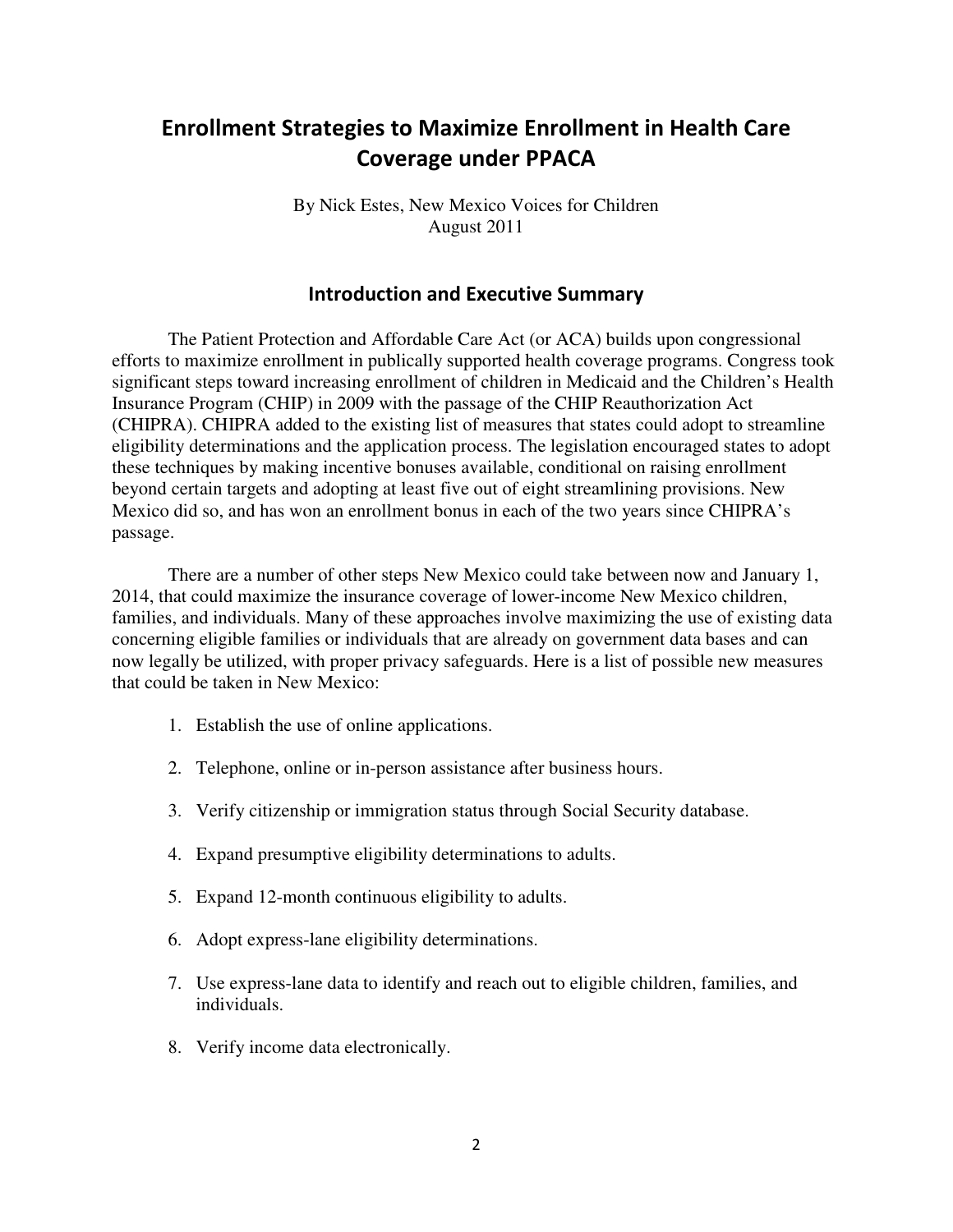## **Discussion**

#### 1. Start Using Online Applications

Under ACA sections 1311 and 2201, each state must develop a website where individuals and families can learn about health insurance options, enter data about their own financial and family situations, determine whether they are eligible for Medicaid or subsidized insurance on the state exchange, and enroll in a plan. This will be required to be operational by January 1, 2014, but New Mexico should move toward online applications for Medicaid as soon as technically possible. A big advantage of electronic applications is that they allow consumers to fill out and electronically submit an application for health coverage at any time, including during non-work hours, which eliminates an enrollment barrier. Most of the people who will be newly eligible for coverage will be working or living in working families, so having the application available outside of business hours will be important. It will also not be necessary to make a trip to a New Mexico Human Services Department (NM HSD) office, or an exchange office or community-based organization.

In order for the online application process to reach consumers who don't speak English, it will be important that applications be available in multiple languages. All the vital information should also be available in multiple languages, including things like as the navigation buttons, Frequently Asked Questions, and guidelines.

#### 2. Telephone, Online or In-Person Assistance after Business Hours

In addition to the availability of a simple online application, some consumers will need online, phone or in-person assistance while completing their online applications. Customerservice-oriented assistance available during non-work hours will be very important as more working people become eligible for Medicaid and premium credits in 2014.

ACA section 1311(i) provides for identifying community-based assistance—or "navigators"—to help people enroll in appropriate health insurance plans. Experience has shown that people often prefer to apply for public programs, such as Medicaid, at community-based organizations, as opposed to Medicaid offices.<sup>I</sup> Many of the uninsured people who are eligible for Medicaid but are not enrolled, or will become eligible for Medicaid or subsidized insurance in 2014, already have existing relationships with community organizations, including clinics or service providers, in their communities. These providers should encourage clients or patients to apply for health coverage and help them fill out the online applications. Some of these groups may become official "navigators" under ACA. Advocacy organizations and others in New Mexico will be happy to suggest community-based organizations that could help those who cannot complete their online applications by themselves.

#### 3. Verify Citizenship or Immigration Status through Social Security Database

One of the provisions of CHIPRA allows state Medicaid agencies to verify citizenship or immigration status for children and parents applying for Medicaid and CHIP through an electronic data-match with the Social Security Administration (SSA). The majority of states have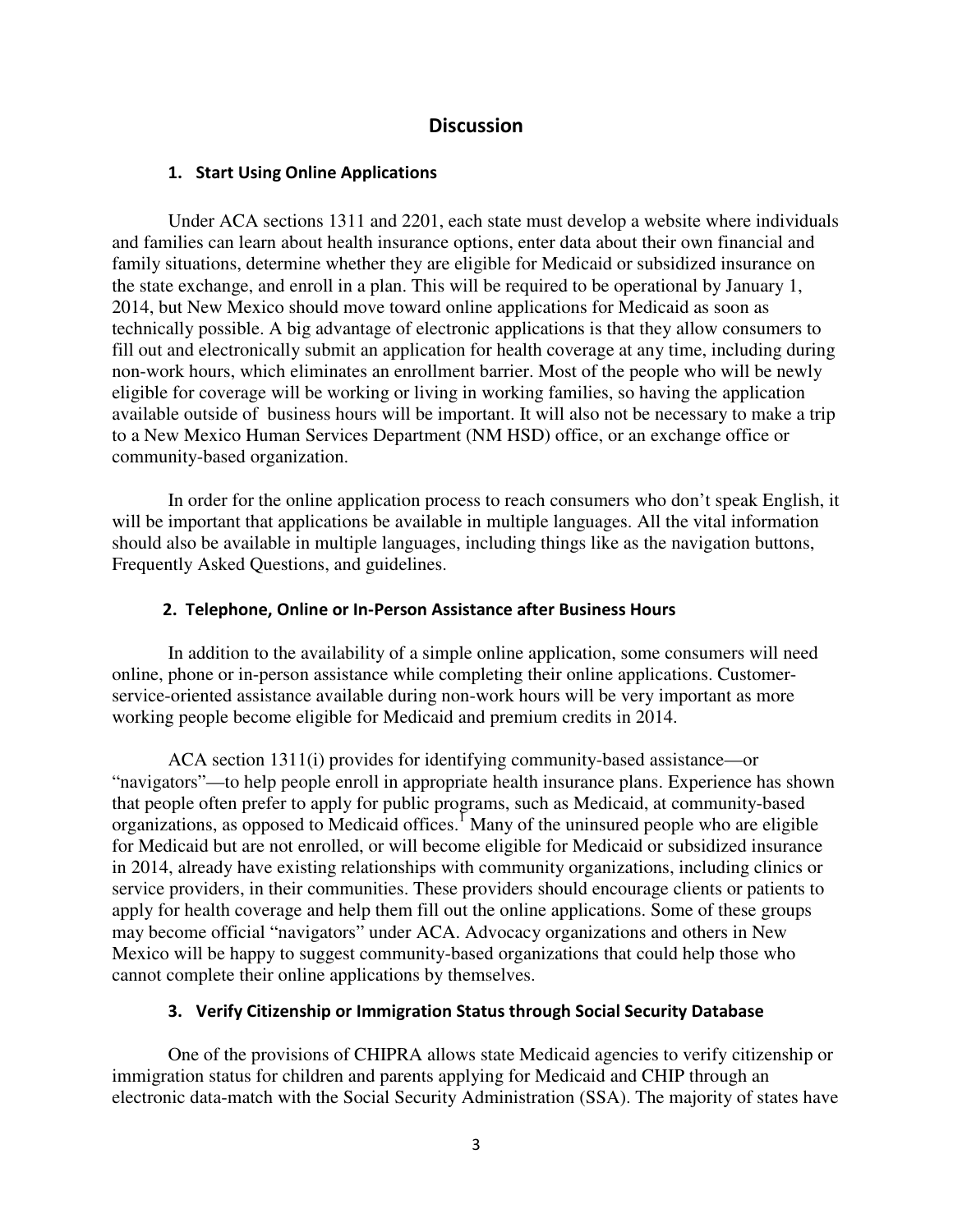taken advantage of this time- and labor-saving offer. New Mexico has not done so yet because the state's current data processing system is insufficient. But New Mexico should do so once the data capability is in place. In 2014, a new "federal data services hub" will be available to make information from the SSA and Department of Homeland Security available for all eligibility determinations.

#### 4. Expand Presumptive Eligibility Determinations to All Adults

"Presumptive eligibility" means allowing applicants for Medicaid to receive services while their application for Medicaid is pending. The statutes permit states to train and authorize non-Medicaid employees to make temporary determinations with respect to children and pregnant women that an applicant is eligible, pending a complete determination in a month or two. New Mexico has been aggressive in authorizing non-HSD employees to make presumptive eligibility determinations, including community health workers ("promatoras"), clinics, and hospitals around the state. The ACA now permits states to use presumptive eligibility to temporarily enroll all eligible adults in Medicaid, and this is an option HSD should adopt as soon as possible.

### 5. Expand 12-Month Continuous Eligibility to Adults

CHIPRA authorized states to enroll children for one year of Medicaid or CHIP, without regard to any changes in family income or other circumstances for 12 months. This has the advantage of giving the family stability in the insurance coverage for their eligible children. In order to extend this approach to parents and other adults, the state must seek a Demonstration Waiver under 42 USC, section 1115. Since NM HSD is planning to consolidate its existing waivers into one new section 1115 waiver, this is a feature that should be included. If so, it will be possible to have the entire family's coverage start and be up for renewal on the same day each year, regardless of changes in family circumstances over that year. The convenience of such a system for families and HSD employees alike is obvious. (Even without continuous eligibility for adults, it still makes sense to have the entire family's renewal dates coincide.)

### 6. Adopt Express-Lane Eligibility Determinations

 The term "express-lane eligibility" (ELE) was introduced by CHIPRA's section 203 as a method for making it easier to enroll children in Medicaid or CHIP. It means that data held by other government agencies may be used by the Medicaid agency—or, under the ACA, the state health insurance exchange—to identify individuals who may be eligible for Medicaid, CHIP or health insurance subsidies, evaluate their eligibility, and enroll them or renew their coverage. The state agency or exchange may only rely on findings from express-lane agencies designated by the state to conduct simplified eligibility determinations and facilitate enrollment of children in Medicaid and CHIP. (Under CHIPRA, ELE data may not be used to deny eligibility or renewal, however.)

NM HSD has estimated that there are about 62,000 New Mexico children who are currently eligible for Medicaid but are not enrolled. $2$  Many of these low-income children participate in other public programs like SNAP or free or reduced-price school lunch and the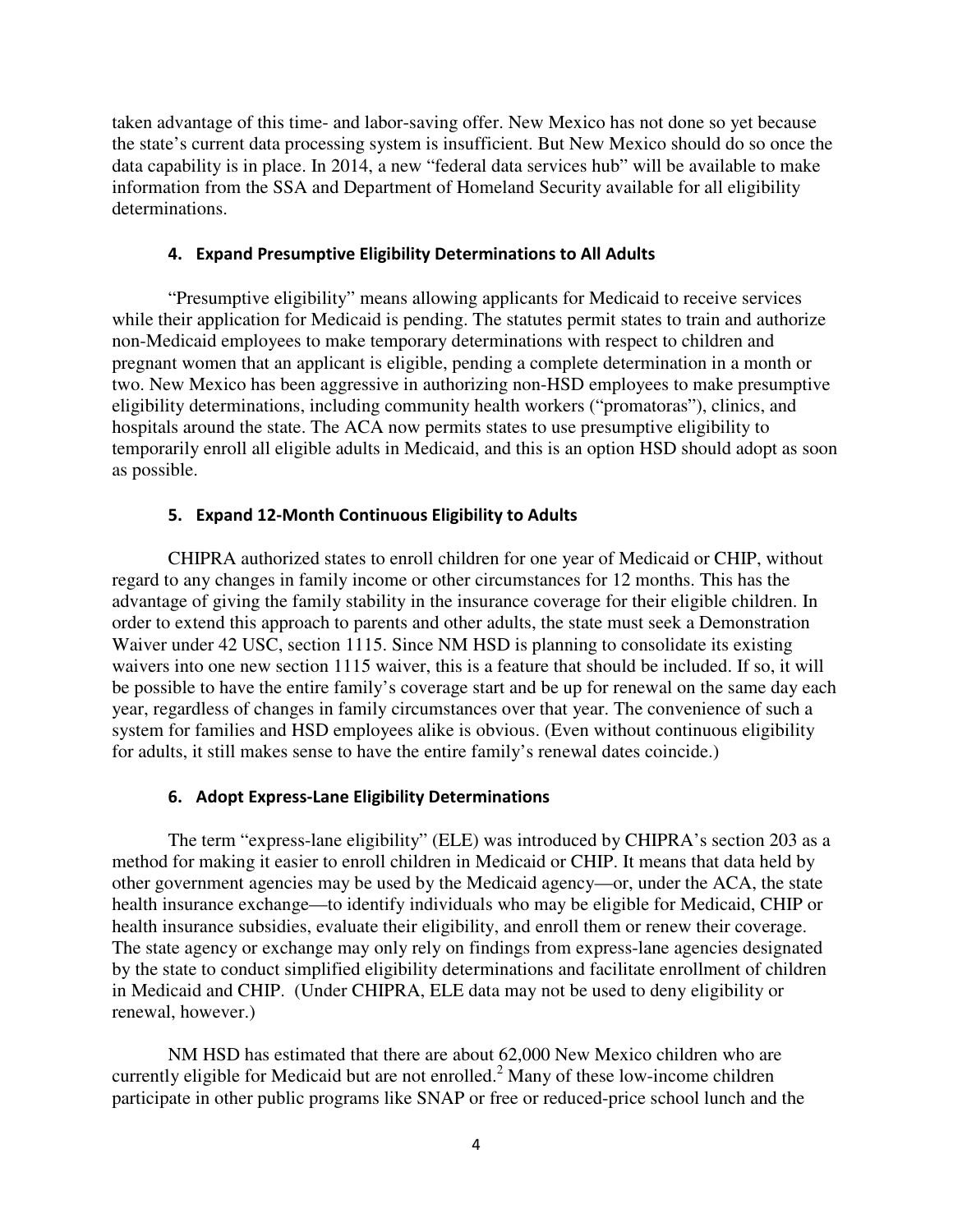state should use enrollment data from those programs in targeted outreach efforts. If the administrative burden of enrolling in health coverage can be reduced through the use of data that are already available, these individuals may be more likely to participate.

Adoption of ELE in New Mexico would be completely consistent with the thrust of the new health care reform law. The ACA requires states to employ cross-program eligibility and enrollment mechanisms that minimize burdens on individuals and families to the "maximum extent practicable" (ACA section 1413[c][3]). Also, the ACA provides that express-lane eligibility is an alternative to the use of "modified adjusted gross income" (MAGI) to determine income eligibility for health subsidy program (ACA section 2002). ACA section 2901 requires Indian Health Service (HIS) and other facilities that serve Native Americans to be possible express-lane agencies.

Unless the state gets a waiver from the U.S. Centers for Medicare and Medicaid Services (CMS), ELE can only be used for determining Medicaid and CHIP eligibility for children. But CMS is considering granting demonstration waivers to permit the use of ELE for parents of children enrolled in Medicaid and CHIP. This could be very beneficial since studies show that both children and adults are more likely to enroll when the entire family can enroll. Since NM HSD is already planning to submit a new comprehensive section 1115 waiver request, this is a feature that should be included.

Maximizing the benefit of ELE requires the development of a highly integrated information system. But this is also consistent with the ACA, which, together with CHIPRA, is making great resources available to states to improve their data systems, both for Medicaid and for the new exchanges. CMS recently issued rules providing a 90 percent federal matching rate for state expenditures for the development of Medicaid eligibility and enrollment systems that meet specified standards and conditions, as well as a 75 percent matching rate for maintenance and operations of such systems. The CMS rules seek to maximize electronic connections among agency data bases, which will be perfect for ELE determinations.

There are other benefits to adopting an express-lane approach.

Using data on individuals that are already in electronic files could be very important to handle the mass enrollment that should occur prior to the opening of the health insurance exchange and expansion of Medicaid to low-income adults on January 1, 2014. New Mexico should make every effort to pre-enroll these newly eligible individuals during calendar year 2013 so that their coverage will kick in on the first of the year. Use of express-lane income and citizenship determinations could be critical to the success of this effort. For example, there are some 43,000 adults still enrolled in the State Coverage Insurance (SCI) program. In 2014, most of these individuals will become eligible for Medicaid, and the remainder will be eligible for subsidized insurance in the exchange. Their transition to the correct program should be handled electronically using existing information to the extent possible.

Similarly, many of the adults who will become eligible for Medicaid or subsidized exchange coverage in 2014 are parents of children who are enrolled in New Mexico Medicaid. For most of these families, the necessary eligibility information for the parents is already in the Medicaid system. In addition, many of the uninsured adults and children are enrolled in SNAP.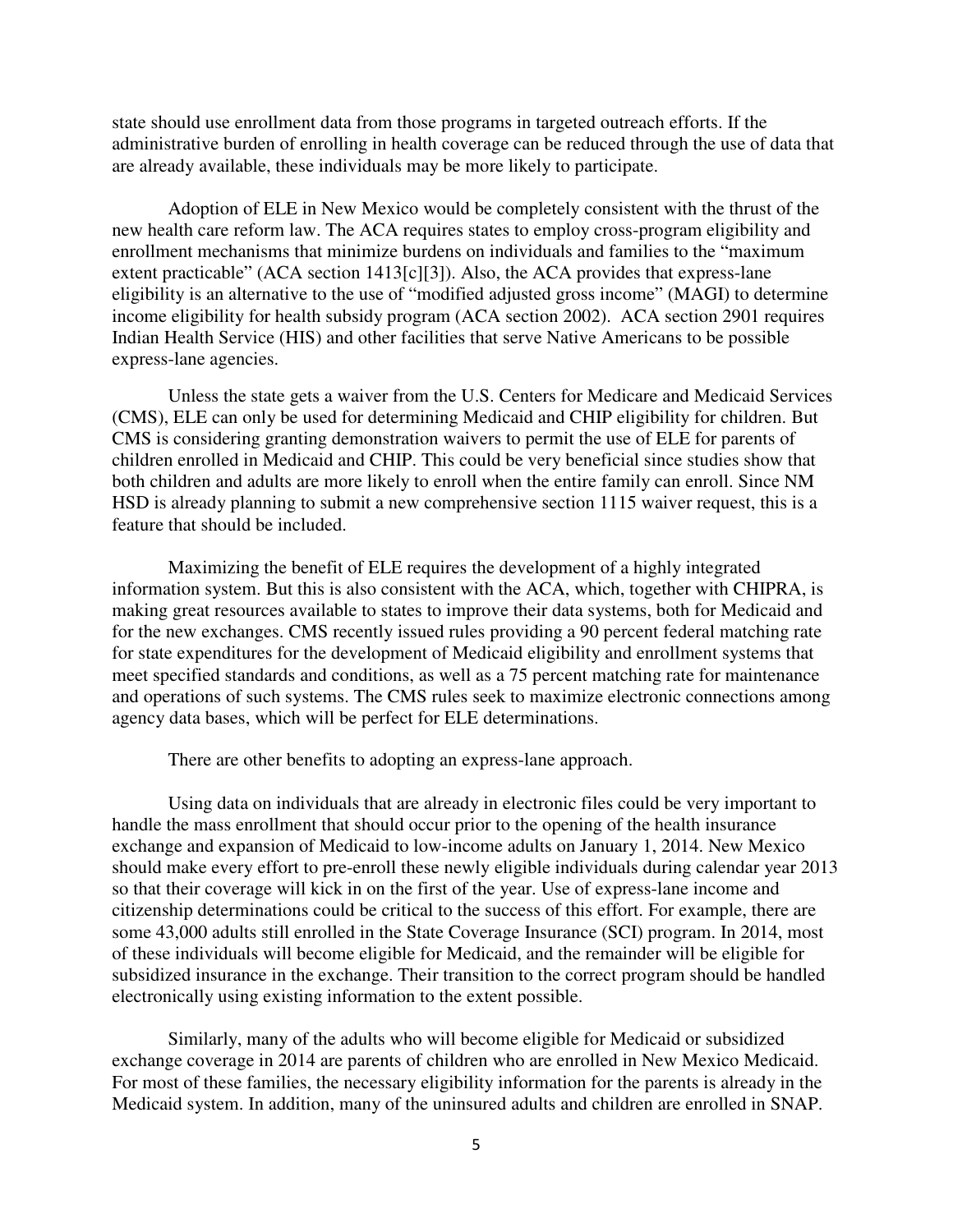Again, all of these individuals have already provided the eligibility data needed to make a Medicaid determination under the ACA.

Available information could also be used to renew health coverage on a rolling basis as renewal for other public benefits programs comes up. For example, each time a family recertifies for SNAP, updated income and other eligibility could trigger an automatic renewal of Medicaid eligibility. Similarly, an individual's application for unemployment insurance should trigger a Medicaid eligibility review and provide most of the necessary eligibility data.

Express-lane methods can also be used to simplify the process of determining eligibility for families and individuals moving into New Mexico from other states. ACA provides greater uniformity of eligibility among the states. It should be possible to obtain eligibility information electronically, including information with federal databases, to make the process much easier and provide seamless insurance coverage.

# 7. Use Express-Lane Data to Identify and Reach Out to Eligible Children, Families and **Individuals**

States can *initiate* an eligibility determination for children under CHIPRA using the findings from other public agencies, provided the Medicaid agency obtains consent from parents or guardians before actually enrolling the children in coverage. For example, NM HSD could get information from school districts about children who are eligible for the free or reduced-price lunch program. They could then contact the parents of those children who are not enrolled in Medicaid and asked the parents or guardian for permission to sign them up. This same approach will be possible for adults in anticipation of the 2014 Medicaid expansion. To maximize enrollment and meet the objectives of CHIPRA and ACA, the state should take a proactive approach utilizing available data.

### 8. Verify Income Data Electronically

New Mexico is among the minority of states that still require paper documentation of income, such as pay stubs or letters from employers. Locating those documents is not always an easy process; it may involve contacting previous employers, time-consuming correspondence, and waiting for documents to arrive. This process can cause eligible individuals or families to delay or fail to complete their Medicaid applications. Using third-party electronic data to determine income-based eligibility for Medicaid and premium credits on the exchange will reduce the burden. New Mexico should explore state and federal databases that provide information relevant to the eligibility criteria for Medicaid as soon as reasonably possible, such as tax data (federal or state), data from the New Hire Reporting System, and data from the Income Eligibility Verification System to confirm income and employment history.